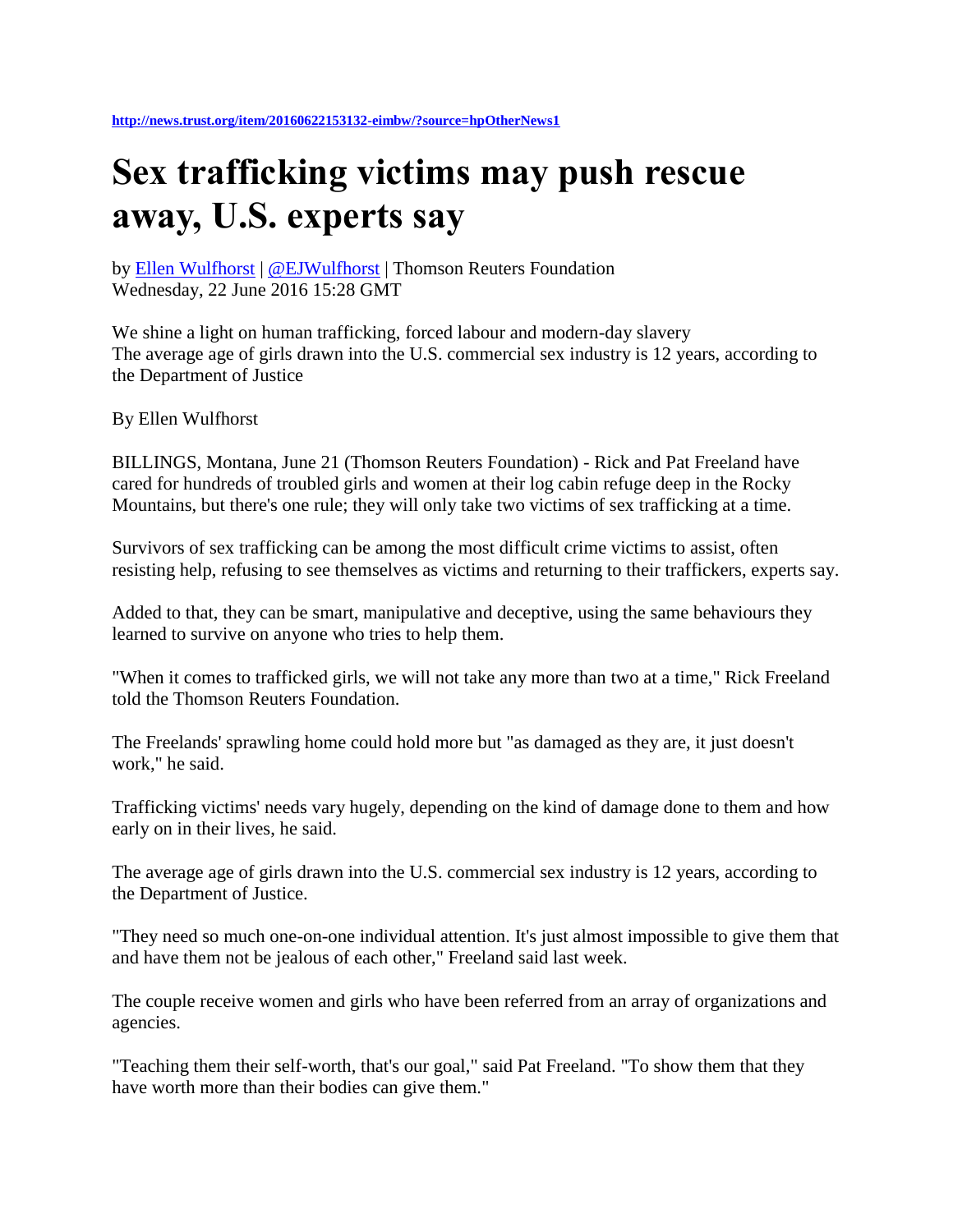They arrange for victims to get medical care, education, counseling and other help. Some survivors have stayed at the refuge more than two years, Pat Freeland said.

In the United States, the National Human Trafficking Resource Center (NHTRC) received reports of more than 4,000 cases of sex trafficking last year and says it knows of nearly 15,000 sex trafficking cases since 2007.

The NHTRC defines sex trafficking as the use of violence, threats, lies, debt bondage and other coercion to compel adults and children to engage in commercial sex acts.

Some 4.5 million people around the world are trapped in forced sexual exploitation, the International Labour Organization estimates.

Sex trafficking may include prostitution, pornography, exotic dancing, stripping and live sex shows.

Runaways, children in foster care or from backgrounds of broken homes, violence, absent parents and drug abuse are especially vulnerable to being trafficked, experts say.

## VICTIMS RESIST HELP

Victims are resistant to accepting help because traffickers give them money, attention, shelter, drugs and relevance, said Sgt. Grant Snyder, a trafficking investigator and expert with the Minneapolis Police Department.

"That's why you can take a kid that's been choked into unconsciousness, hooked on methamphetamines, beaten up, raped, put in a motel room and forced to have sex with a bunch of guys she doesn't know and ... three days later she will run away back to her trafficker," he said at a recent seminar on sex trafficking in the state of Montana.

Many are very unhappy to be considered victims, said Agent Gary Seder of the Montana Division of Criminal Investigation, who works undercover on trafficking cases in the city of Billings.

"One of the standard answers we get is ... 'I'm free to go at any time I want to,'" he said.

Getting them to leave 'the life' for a shelter or rehabilitation is a delicate dance, involving such tactics as letting them choose something as simple as what to eat for dinner, Seder said.

They start realising they were not free to make their own choices when they were being trafficked, he said.

"They start putting two and two together," he said.